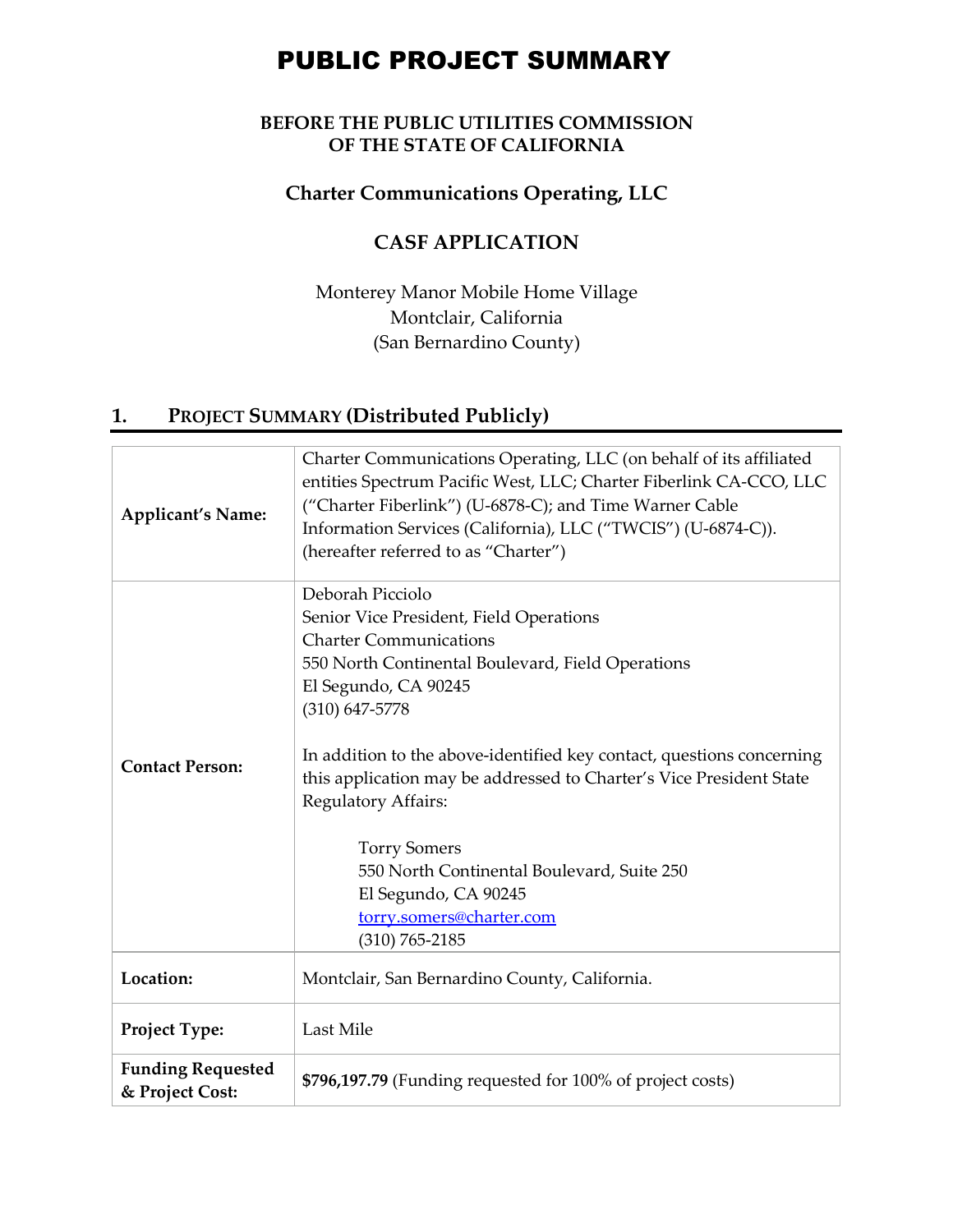#### **Project Area Map**

Below is a depiction of the six census blocks to be served by the proposed project, encompassing Monterey Manor Mobile Home Village located at 11250 Ramona Ave, Montclair, San Bernardino County CA. See also the map at **Attachment H** and **Attachment I**, the corresponding .kmz mapping file included in the electronic submission of this application.



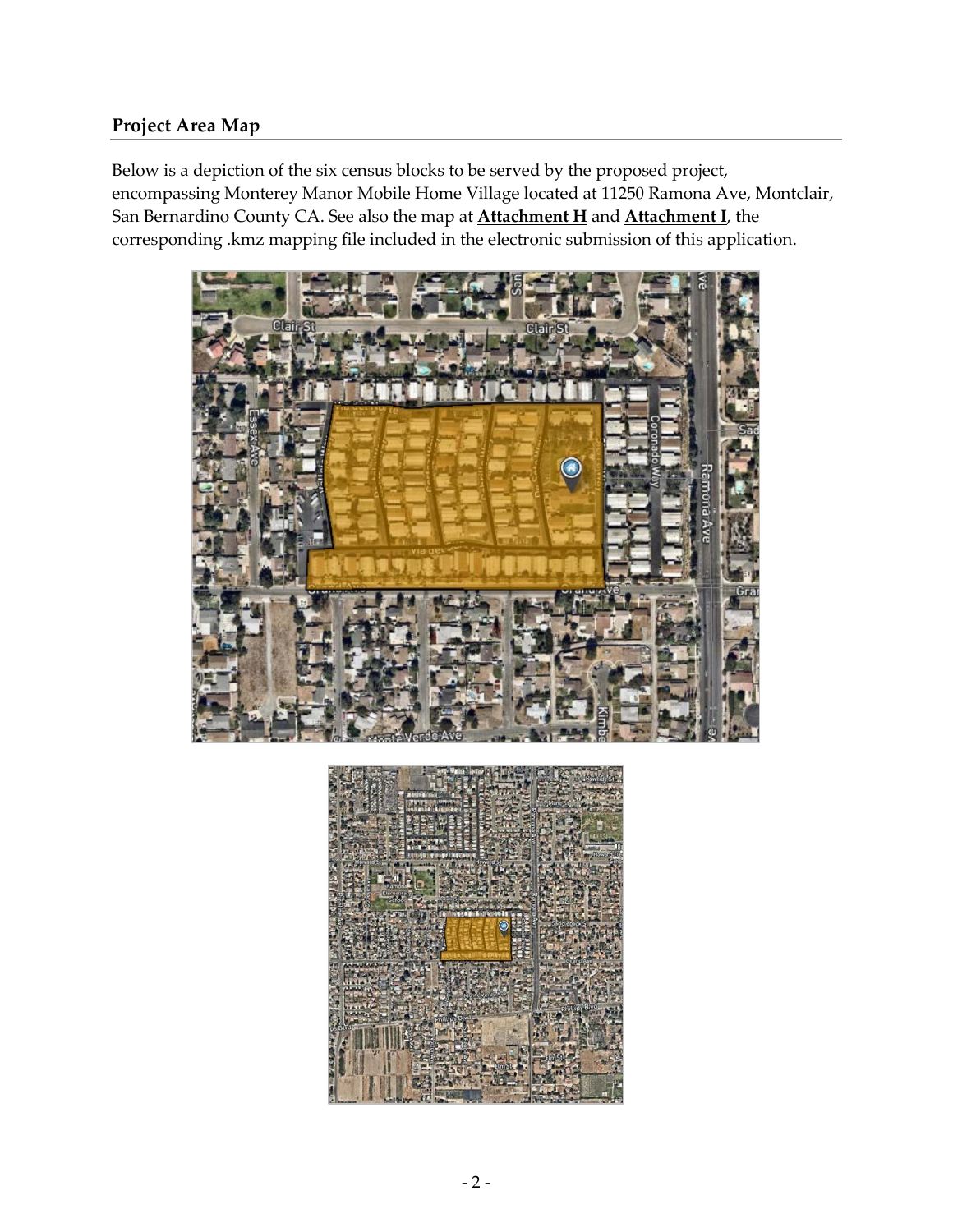#### **Description of the Project**

Charter Communications Operating, LLC (on behalf of its affiliated entities Spectrum Pacific West, LLC; Charter Fiberlink CA-CCO, LLC (U-6878-C); Time Warner Cable Information Services (CA) LLC (U-6874-C) (hereinafter "Charter" or "Applicant") is applying for a grant of **\$796,197.79** from the California Advanced Services Fund (CASF) Broadband Infrastructure Grant Account. The proposed project, as described below, will enable High Speed Internet services as well as Voice over Internet Protocol (VoIP) to a total of 92 CASF-eligible housing units (representing a population of 275 as of 2019) in the Monterey Manor Mobile Home Village. The **\$796,197.79** represents 100% of the projected cost of delivering service to these CASF-eligible households.

Currently, residents of the Monterey Manor Mobile Home Village in six census blocks qualify as unserved households with no service. According to the Broadband Map, the Median Household Income for the census block group encompassing Monterey Manor is \$55,368.

With Charter's proposed project, the 92 CASF-eligible housing units will be able to choose between Spectrum products with speeds up to 940 Mbps download and 35 Mbps upload. Consumers will also be able to elect services at 400/20 or 200/10 speeds, and qualifying customers will be eligible for Spectrum Internet Assist with speeds of 30/4. The proposed project will serve only residential units with the exception of one potential small business customer. There are no anchor institutions or other public facilities that will be served as part of the project.

The project would deploy 1.93 miles total of new plant, which includes linear plant extension mileage along a trench route or aerial strand. New plant describes both the infrastructure to connect the community to the tie-in point as well as the mainline through the community and may entail both fiber and coaxial cable in parallel. In total, the project entails 1.81 miles of new coaxial cable and .12 miles of new fiber sheath. One new coax node will be added at the end of the fiber ties approximately .07 miles from the property entrance. Approximately 1.33 total miles of underground laterals will be used to connect households within the community; Charter expects to install laterals using new conduit and avoid the existing dry utility conduit in compliance with CPUC safety standards.

Other necessary infrastructure enhancements include the power supplies to support the buildout, as well as hub upgrades including fiber optic transmitter and receiver, a CMTS port and all cabling and combiner equipment needed to connect to the system. Charter expects to use existing utility poles where feasible.

Charter does not have existing broadband facilities in the project area but has installed fiber/coax systems, to the Southeast side of Ramona Ave and E Grand Ave. Charter does not have facilities to the north or south of the project area. There also are no serviced residential communities to the east of the project location. Plant was never built to the project area based on the cost of providing service to limited households.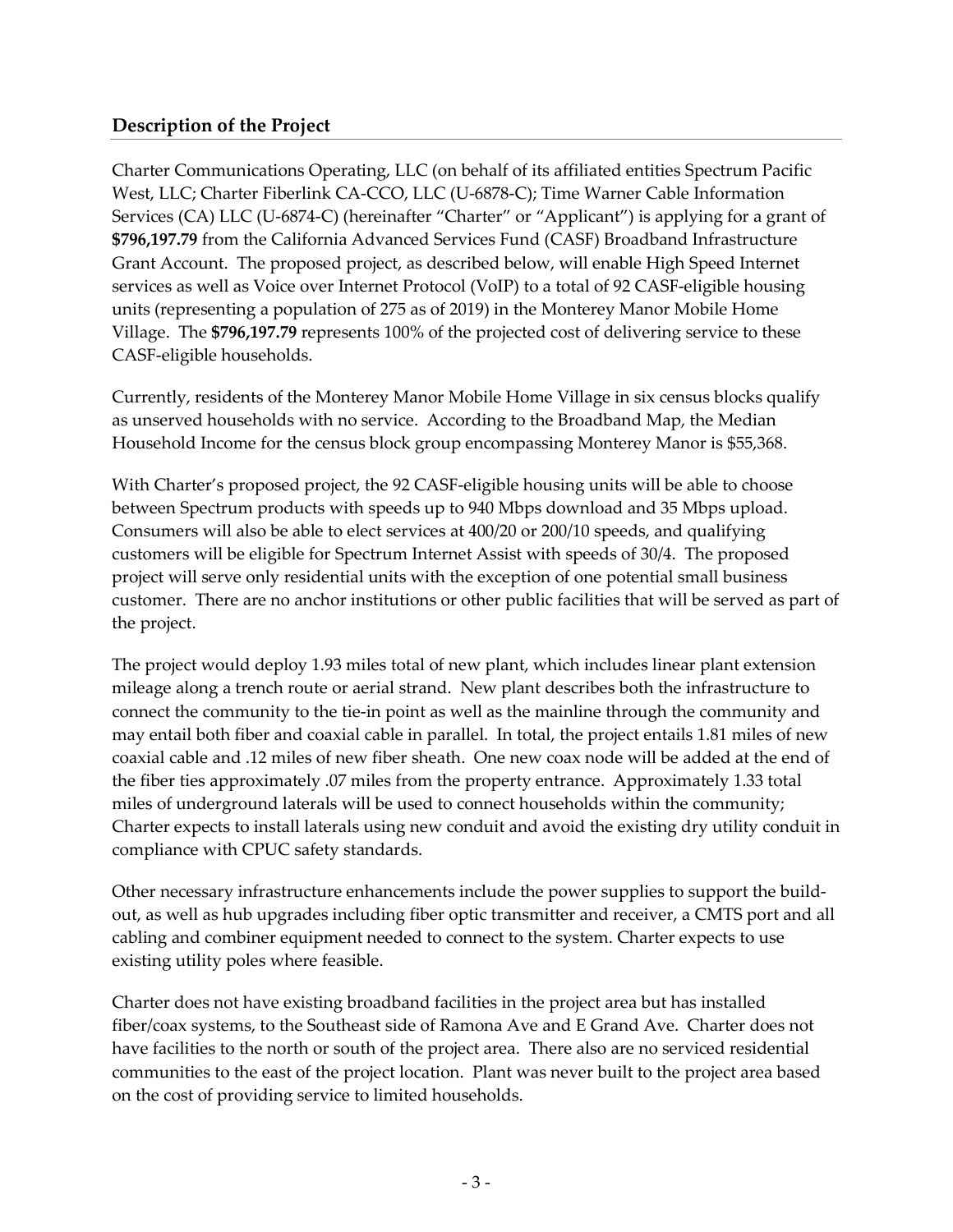Charter does not believe that there are any other providers offering service in the project area above 6/1 speeds and with infrastructure that could be shared for the purpose of deploying broadband services. First, there is limited, if any, other provider infrastructure in the area other than satellite services. Second, Charter believes that while Frontier may have phone lines on the utility poles in the project area, Frontier does not offer broadband services meeting the applicable thresholds for the area to be considered served.

The most conservative estimate of the project timeline is 246 total days. This does not account for overlapping of the design and private property approval stages, or several construction phases. Accounting for these overlapping phases, the project timeline could be 211 days or fewer. There is a risk factor associated with pole engineering and permitting. To the extent that some utility poles may be unable to be utilized, it is possible that some facilities will need undergrounding - the potential for undergrounding is included in the project costs as a contingency item.

#### **Funding Request:**

- **Baseline for Eligible Project (60% of total construction costs).**
- **Presence of Dial-up Only (40%)**: The proposed build resides within an area that is currently not served by any form of wireline or wireless facilities-based broadband with speeds above 6/1. The only available service that may be offered in the project area is DSL service at speeds below the statutory threshold to be considered served.
- **Uses Existing Infrastructure (10%):** The project will connect to existing Charter nearby infrastructure thus avoiding additional costs for infrastructure outside of the project area. The project will also rely primarily on existing poles.
- **Makes a Significant Contribution to the Program Goal (10%):** The project is within a Broadband Consortium region that has not yet reached the goal of deploying broadband service at speeds of 6/1 to 98 percent of households.

#### **Census Blocks Covered:**

060710003034006 060710003034003 060710003034007 060710003034001

060710003034008 060710003034004

#### **Zip Codes Intersected:**

91763

#### **Other Issues:**

Charter requests a waiver of the CASF Program requirements that a provider set fixed rates for a 24-month period and waive installation fees during that pricing commitment. Charter instead